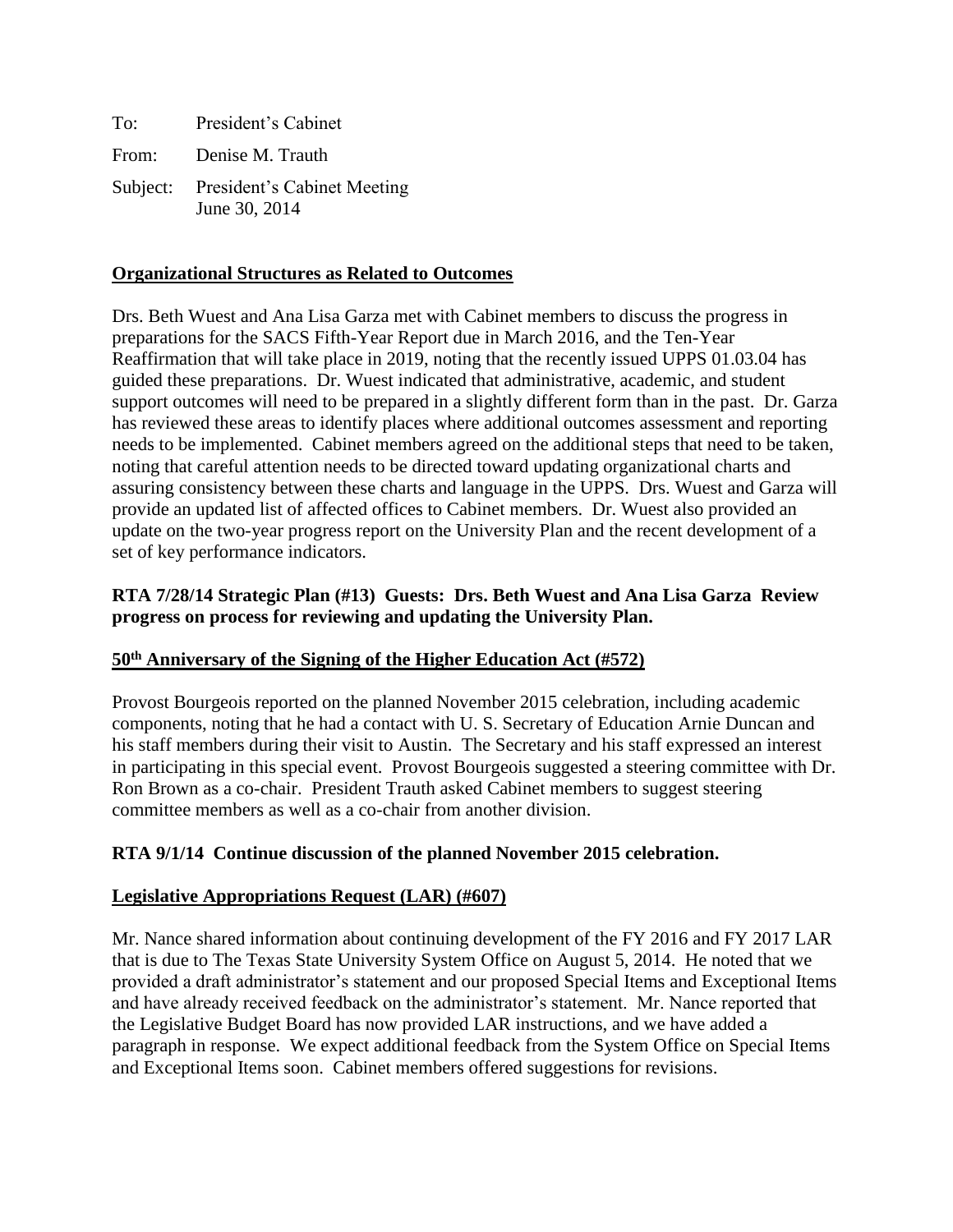### **Development Update (#588)**

Dr. Breier noted that this report will continue to reflect collections on Pride in Action pledges for some time to come. She noted that we have completed the transition to Razor's Edge software and are doing some final clean-up. Reports in the new reporting formats should be available soon. Provost Bourgeois noted that he will invite Mr. Dan Perry to an August 2014 Cabinet meeting to provide an Endowment Compliance Report.

### **RTA 8/4/14 Endowment Compliance Report Guest: Mr. Dan Perry Review an Endowment Compliance Report.**

# **President's Update (#556)**

President Trauth reported that she and Dr. Huffman saw "All the Way," with Mr. Bryan Cranston on Broadway. This play treats the first year of Lyndon B. Johnson's administration, including Civil Rights legislation. She believes this play will come to Austin, and she would like to schedule an event around this performance.

# **Significant Issues (#01)**

Provost Bourgeois reported that New Student Orientation is going very well, with very high participation and registration. Freshmen registration is on track, transfer students acceptances are up, and housing appears to be booked solid for the fall 2014 semester.

Dr. Breier noted that Retired Faculty and Staff President Ms. Marian Loep has written to Dr. Gratz regarding the UPPS on retiree benefits.

Dr. Breier reported that she has met with AT&T representatives regarding AT&T's possible involvement with Texas State.

Dr. Hustvedt noted that she is working on plans for her ACE Fellowship. She expressed her thanks to Cabinet members for their help during her term as Presidential Fellow. President Trauth and Cabinet members commended Dr. Hustvedt for her excellent work.

Dr. Smith reported that she recently held her first Retention Council meeting. The group reviewed current activities and trends and will meet monthly.

The Campus Clarity program material has been received for review.

Dr. Smith is monitoring new apartments and when they will be opening for occupants.